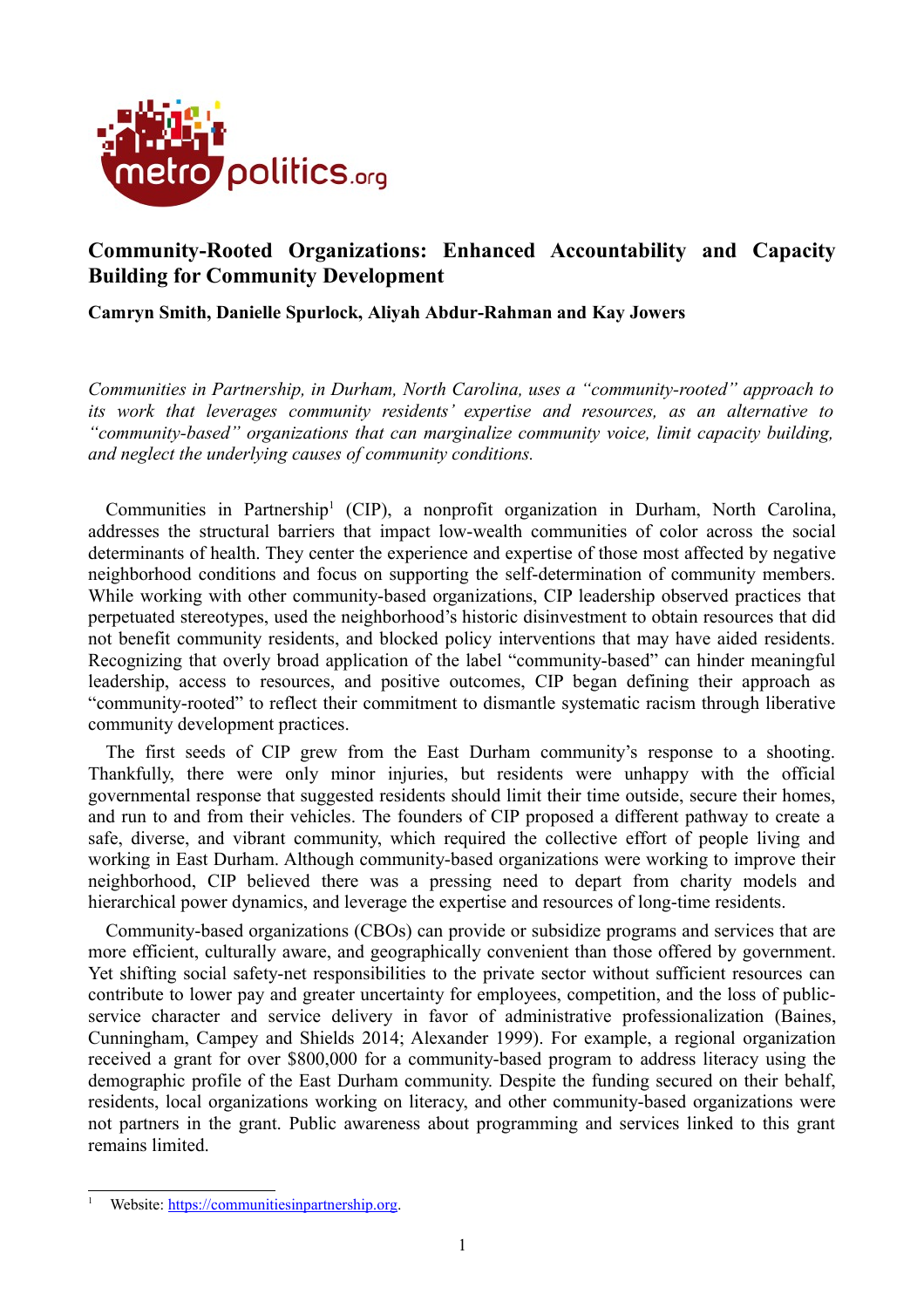As intermediaries, CBOs can build coalitions with local agencies or other organizations to access or exchange resources and avoid the duplication of efforts (Frasure and Jones-Correa 2010; McQuarrie and Krumholz 2011). They may also inaccurately translate community values, promote their own organizational survival at the expense of community priorities, or neutralize the more radical agendas of other organizations (Glaser, Parker and Payton 2001; Stoecker 1997). For example, early in a collaboration with CIP to address potential displacement associated with a new multi-use trail, a partnering group sought funding from local organizations and national foundations by suggesting that CIP lacked the capacity to hold effective meetings, build relationships with community members, or shape an advocacy agenda, despite a track record in these areas. Using a deficit model to secure funding undercut this nascent coalition and slowed funding to the initiative.

Finally, while CBOs may raise awareness and help organize residents to appeal to local government, this consolidation of political power with nonelected representatives removes an important safeguard (Levine 2016; Marwell 2004). In Durham, one community organization with a history of shaping local policy through advocacy pushed the city to adopt participatory budgeting even as community members in historically Black neighborhoods voiced concern about the format and the potential shrouding of existing disparities under a veneer of equitable development. While participatory budgeting brought important resources to the school system and the housing authority, it also reinforced disillusionment as residents questioned whether social networks influenced funding; some community proposals were eliminated as infeasible without explanation, and all three of the city's wards received the same funding amount despite differing histories of disinvestment.

In sum, CBOs can play crucial roles in program and service delivery; in mediating relationships with local institutions; and in direct action to influence local policy. However, without careful attention to equity in process, practice, and outcome, they can also marginalize community voice, limit capacity building, and neglect the underlying causes of community conditions.

CIP shaped a community-rooted approach to community development to amplify the lived experience of residents and to address challenges around accountability and decision-making experienced by some community-based organizations. The approach utilizes governance structures, decision-making practices, and strategies that reinforce accountability, enhance community ownership, and emphasize systems-level change. A community-rooted organization may be nonprofit, for-profit or faith-based, formal or informal. The key is that its mission, vision, and dayto-day operations center on those most affected by community conditions.

#### **A systems approach to community change**

CIP's early efforts around community building centered on monthly potluck dinners, which, along with community canvassing, highlighted issues of food insecurity including the stigma, lack of choice, and lack of nutritional options associated with food pantries and banks, and the limited proximity to full-service grocery stores. Initial interventions progressed from organizing transportation to stores and subsidizing food purchases to creating a community co-op. Prior to Covid-19, the co-op's structure enabled families to access \$350–\$500 of fresh food and dry goods for \$5 per month. Responding to the increased need from the pandemic, members now have access to \$500–\$650 of fresh food and shelf staples for the same contribution. Becoming a co-op member requires racial equity training and ongoing community-led conversations on the history of oppression linked to food production, the linkage between health disparities and food access, and how to advocate for the access and funding needed to make community-identified goals a reality. Co-op owners determine how the market can best serve the community, decides what items the co-op stocks, and helps direct the agreements and relationships with the farmers. The co-op now sources 80% of its fresh fruits and vegetables from black and brown farmers to help address racial and economic inequity within the larger food system.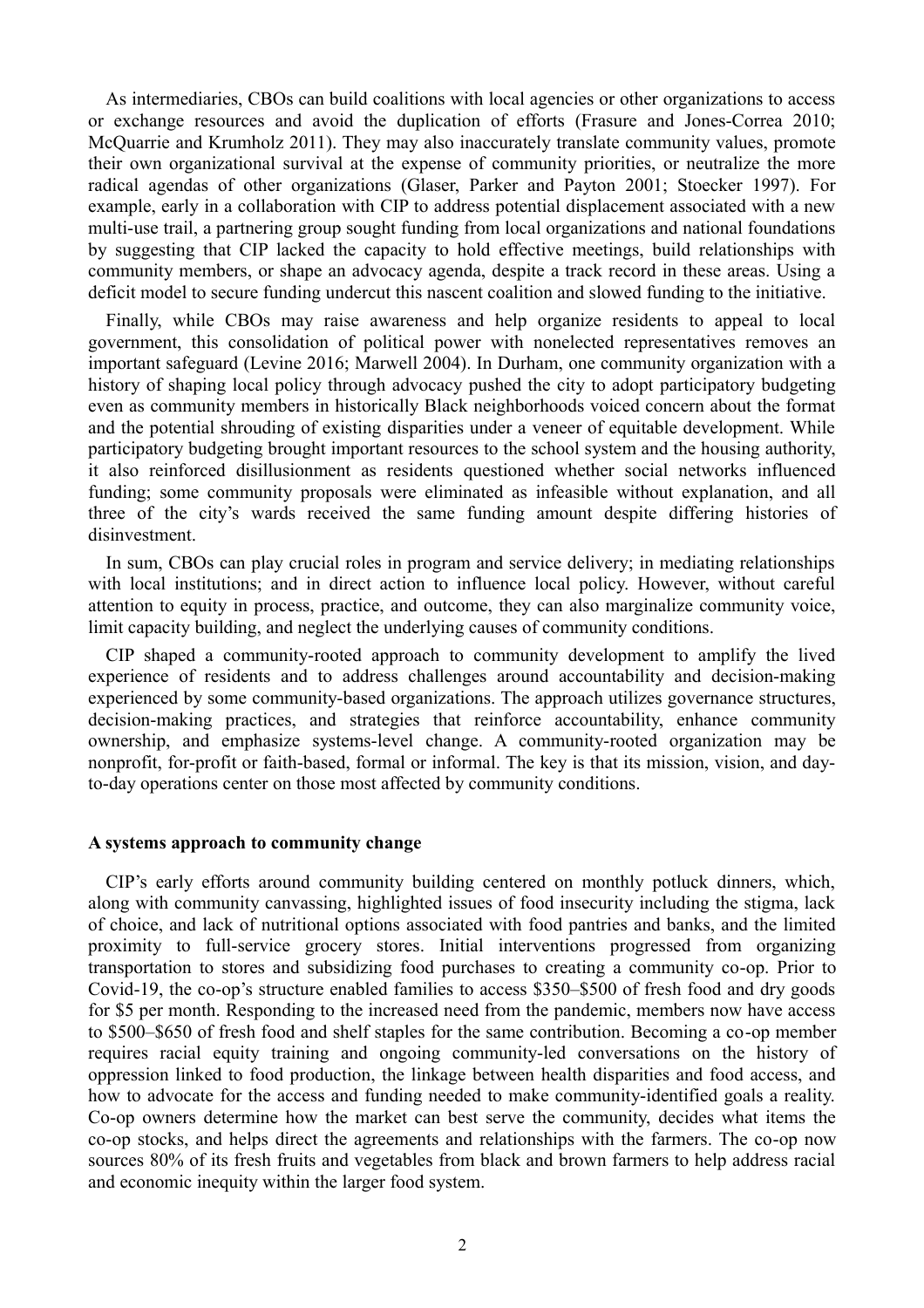Community-rooted organizations use a systems approach to change because the problems they address are, by definition, "wicked problems" (Rittel and Webber 1973). Community development issues are interrelated with multiple problem formulations and solutions. There is no single correct solution as any solution will generate additional concerns. In our experience, economically and racially marginalized communities are predisposed to be systems thinkers because their lives are full of interconnected feedback loops that undermine linear problem solving. It is not enough to provide a job opportunity (even if it is a living-wage job) if other services (e.g. housing, healthcare, adequate healthy foods, affordable energy) remain out of reach. It is residents' local knowledge about the components and connections of systems that informs a community-rooted organization's vision, mission, and community development strategies.

#### **Equitable engagement**

To be accountable to a broad cross-section of the community, community-rooted organizations layer engagement techniques and involve residents in decision-making processes at multiple levels. CIP combines formal approaches (e.g. porch-to-porch canvassing; town-hall meetings; racial equity trainings; strategic planning sessions) and informal interactions (i.e. block parties and potluck gatherings) to promote transparent communication and ongoing participation in the organization's agenda-setting and policymaking. This bidirectional exchange of information ensures CIP's work is communicated within the community and the organization receives guidance and feedback from residents. Different engagement opportunities and approaches allow residents to tailor the level of their participation and time commitment. As a result, these interactions move beyond awareness or consultation activities to engagement in the organization's mission, programs and services, and advocacy activities (Rowe and Frewer 2000).

While training and credentials bring crucial information and analyses to community development, there is a tendency to discount the expertise of community residents in understanding their own circumstances (Corburn 2005). Community-rooted organizations recognize that individuals with undervalued skill sets that are difficult to quantify or who lack professional credentials must have opportunities that acknowledge their talent and capabilities. Their asset-based approaches match existing skill sets with organizational activities and provide access to training, career development, and coaching to build leadership capacity. These opportunities vary in their time commitment and level of responsibility, and include payment at a living wage. The flexible opportunities meet community residents where they are, provide support for individual leadership development, and recognize that unpaid volunteer work is a barrier to participation, particularly in low-wealth communities.

#### **Organizational leadership and operations**

CIP's leadership is directly impacted by racist or classist policies because their leaders reflect their neighborhood's demographics. The staff responsible for the day-to-day operations are accountable to their neighbors because they are from the community, live within the community, or have substantial ties to the community. Overall, 95% of the board of directors are community residents, 90% identify as people of color, and 80% live close to, at, or below the poverty level. An additional advisory board of individuals representing the categories often recruited to serve on boards (i.e. attorneys, financial specialists, nonprofit professionals) assist CIP's board of directors, but do not have legal responsibility or voting power. They earned the trust of board members and community residents, and understand their role in transferring power and resources to CIP and the residents it serves.

Most, if not all, community-based organizations include community members on governing or advisory boards, but having community representation in leadership or among the organization's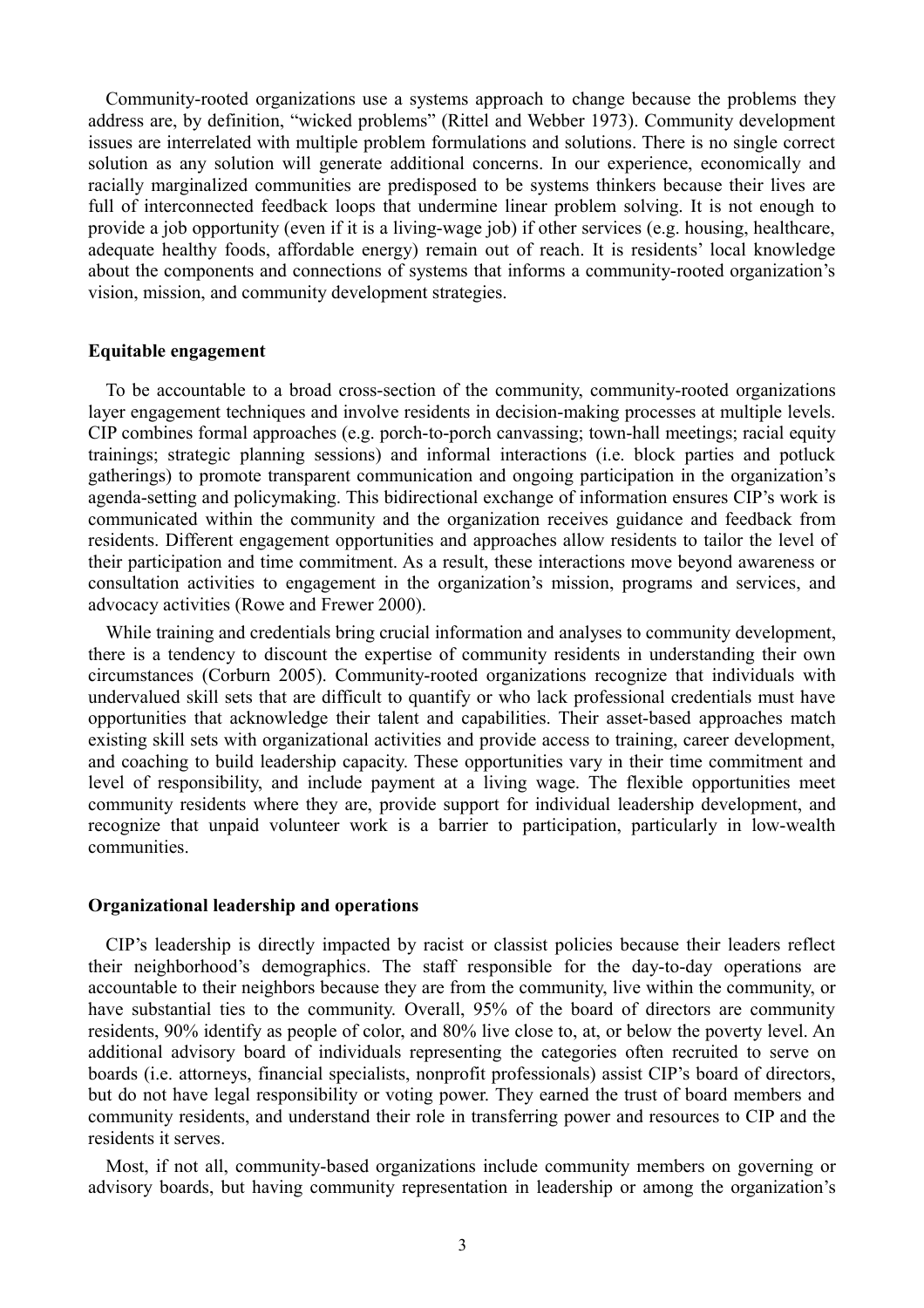staff does not prevent an organization from creating hierarchies built on socioeconomic status, education, and/or identity that perpetuate inequality. Community-rooted organizations limit unequal power dynamics through numerical representation and a commitment to make decisions through consensus. Community residents most affected by community conditions make up the majority of the board and use a consensus approach to build ownership and commitment. As a result, residents most affected by a community-rooted organization's action (or inaction) are better able to shape the organization's direction. Consensus decision-making acts as a check on the power of influential individuals or powerful coalitions.

In conclusion, while their structure and operating procedures address some identified limitations in community development work (Alexander 1999; Arnstein 1969; Silverman, Louis Taylor, Yin, Miller and Buggs 2019), it is the dedication to making systems change and altering power dynamics that guide the day-to-day operations of community-rooted organizations. Community-rooted organizations are not a panacea for the challenges faced by community-based organizations. Funding mechanisms, political pressure, and incomplete power transference have constrained previous attempts to alter community development work within stratified systems. Instead, community-rooted organizations represent a model that builds on lessons from community-based organizations. These groups deserve greater financial and institutional support to explore this evolution in community development work.

#### **Bibliography**

- Alexander, J. 1999. "The impact of devolution on nonprofits", *Nonprofit Management and Leadership*, vol. 10, no. 1, pp. 57–70.
- Arnstein, S. R. 1969. "A Ladder of Citizen Participation", *Journal of the American Institute of Planners*, vol. 35, no. 4, pp. 216–224.
- Baines, D., Cunningham, I., Campey, J. and Shields, J. 2014. "Not Profiting from Precarity: The Work of Nonprofit Service Delivery and the Creation of Precasiousness", *Just Labour: A Canadian Journal of Work and Society*, no. 22, pp. 74–93.
- Corburn, J. 2005. *Street Science: Community Knowledge and Environmental Health Justice*, Cambridge (Massachusetts): MIT Press.
- Frasure, L. A. and Jones-Correa, M. 2010. "The Logic of Institutional Interdependency: The Case of Day Laborer Policy in Suburbia", *Urban Affairs Review*, vol. 45, no. 4, pp. 451–482.
- Glaser, M. A., Parker, L. E. and Payton, S. 2001. "The Paradox between Community and Self-Interest: Local Government, Neighborhoods, and Media", *Journal of Urban Affairs*, vol. 23, no. 1, pp. 87–102.
- Levine, J. R. 2016. "The Privatization of Political Representation: Community-Based Organizations as Nonelected Neighborhood Representatives", *American Sociological Review*, vol. 81, no. 6, pp. 1251–1275.
- Marwell, N. 2004. "Privatizing the Welfare State: Nonprofit Community-Based Organizations as Political Actors", *American Sociological Review*, no. 69, pp. 265–291.
- McQuarrie, M. and Krumholz, N. 2011. "Institutionalized social skill and the rise of mediating organizations in urban governance: the case of the Cleveland Housing Network", *Housing Policy Debate*, vol. 21, no. 3, pp. 421–442.
- Rittel, H. and Webber, M. 1973. "Dilemmas in General Theory of Planning", *Policy Sciences*, no. 4, pp. 155–169.
- Rowe, G. and Frewer, L. J. 2000. "Public Participation Methods: A Framework for Evaluation", *Science, Technology, & Human Values*, vol. 25, no. 1, pp. 3–29.
- Silverman, R. M., Louis Taylor (Jr), H., Yin, L., Miller, C. and Buggs, P. 2019. "Are We Still Going Through the Empty Ritual of Participation? Inner-City Residents' and Other Grassroots